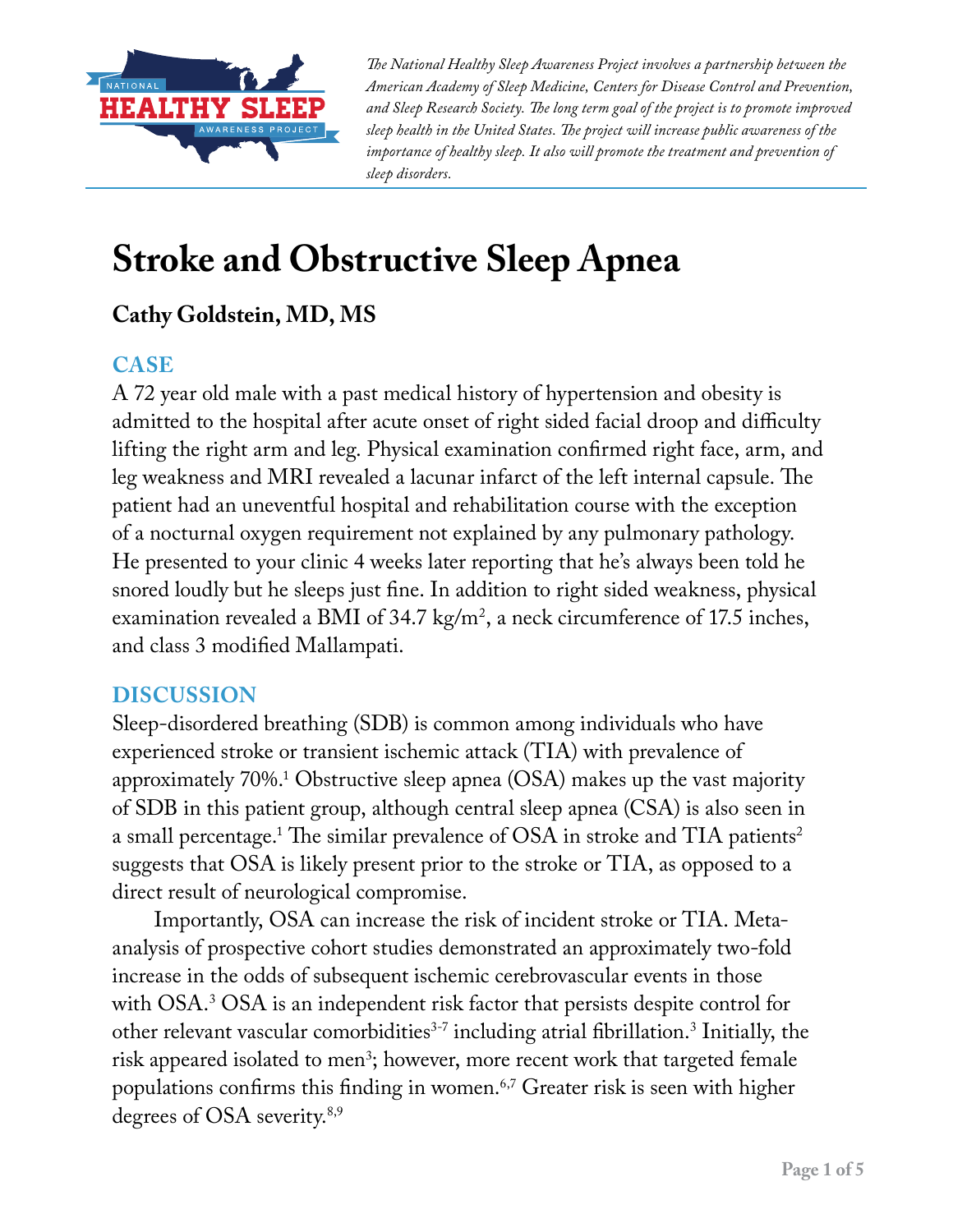Conversely, treatment of OSA may ameliorate the risk of future stroke.<sup>6</sup> However, randomized controlled trials to determine the effect of continuous positive airway pressure (CPAP) for primary prevention of stroke in OSA patients are limited and have reported negative results.10,11 Insufficient sample size and poor CPAP adherence noted during these studies may be the driving factor behind similar incident cardiovascular events in individuals randomized to CPAP compared to controls.<sup>10,11</sup>

In patients who have already experienced stroke or TIA, treatment of OSA can improve outcomes; therefore rapid diagnosis is crucial. Symptoms suggestive of OSA in general also apply to this population and include: snoring, choking, gasping, witnessed apneas, poor sleep quality, excessive daytime sleepiness, and fatigue.12 Clinical characteristics such as male gender, obesity, upper airway anatomy that may predispose to obstruction, atrial fibrillation, and hypertension should increase the index of suspicion.<sup>1,12-14</sup> Features specific to stroke patients such as recurrent stroke and unknown etiology of stroke increase the likelihood of OSA.1 In the acute inpatient setting, unexplained hypoxia may be the result of OSA.15 Given the poor predictive value of tools using signs and symptoms, suspected OSA must be confirmed by diagnostic testing. Especially given that stroke patients with OSA may not report excessive daytime sleepiness and are more likely to be female and non-obese.

Diagnostic testing may be conducted even in the acute post-stroke setting as soon as the patient is able to tolerate the evaluation and can be performed with polysomnogram (PSG) or split-night PSG. In a split-night PSG, CPAP therapy is started if OSA of sufficient severity is seen during the initial diagnostic segment (often 2-3 hours). The potential for comorbid CSA in stroke patients makes home sleep apnea testing less desirable than gold-standard PSG.16 OSA is defined as 5 or more obstructive respiratory events per hour of sleep on PSG or 5 or more respiratory events per hour of recording time on home sleep apnea testing, as these limited sensor devices often lack a sleep measure such as electroencephalography.

In stroke patients, OSA has the potential to delay neurological recovery, prolong hospitalization, and increase the risk of recurrent stroke or death, while treatment with CPAP may improve neurological recovery and cognition, reduce subsequent vascular events, and decrease sleepiness and depression.<sup>17-19</sup> The benefits of treating OSA in general, and the possibility of specific gains in this population, warrant the initiation of CPAP. CPAP is the gold-standard of treatment for OSA and uses positive pressure to overcome recurrent airway obstruction.<sup>20</sup> The clinician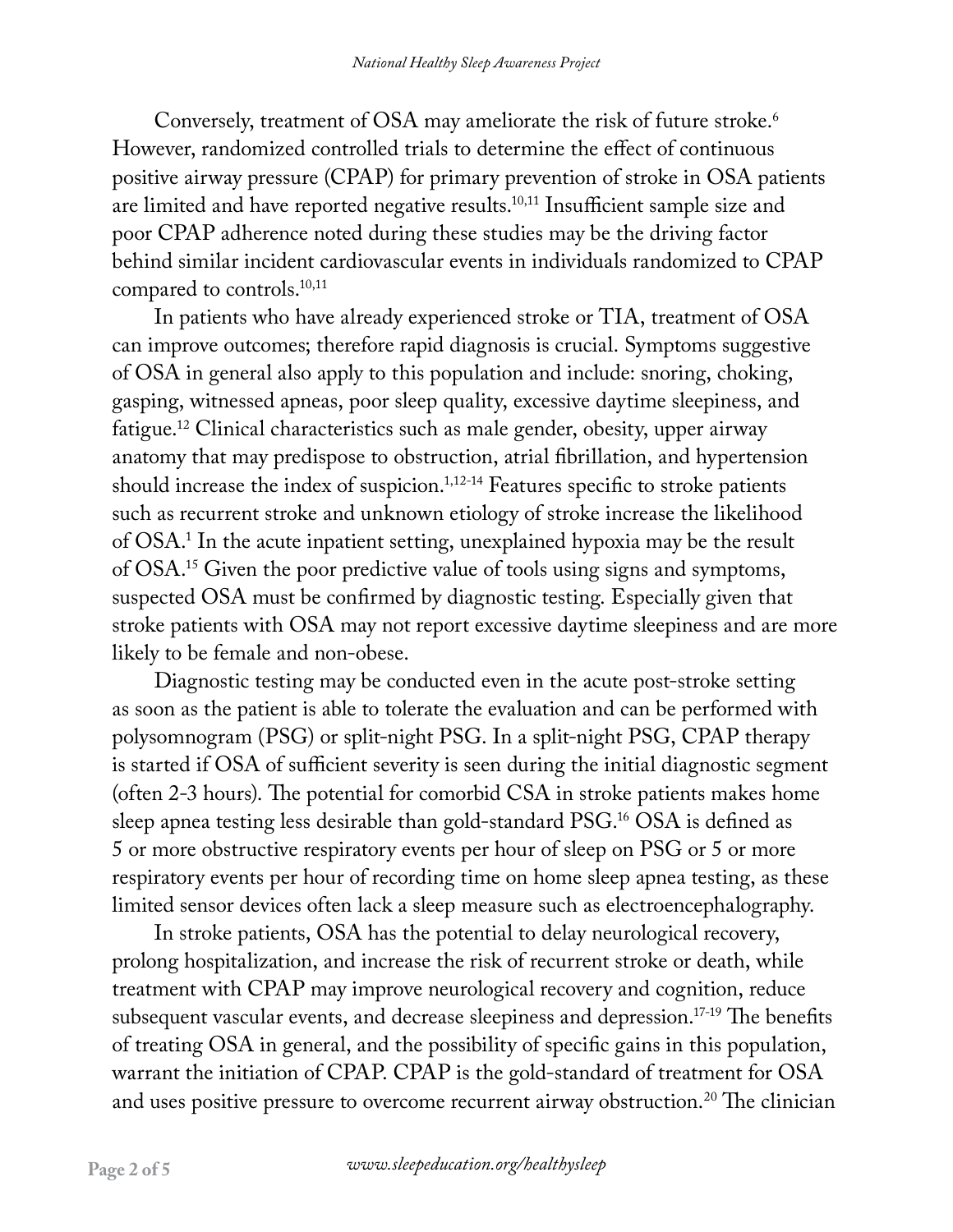may initiate CPAP even in the acute post-stroke setting and most investigations demonstrate adequate patient adherence to therapy.17 CPAP titration, either full night or during the second portion of a split-night polysomnogram, is indicated to determine the optimal pressure setting to resolve obstructive respiratory events.<sup>20</sup> The patient should undergo a CPAP titration as soon as possible after stroke to guide therapy; however, given many centers lack the ability to conduct inpatient CPAP titration studies, auto-titrating CPAP is a promising therapy that requires further investigation.18,21 Many sleep centers are open-access sleep centers, which allows primary care clinicians to order sleep studies without the patient undergoing a consultation by a sleep medicine physician. However, patients with multiple medical problems may benefit from the care of a board certified sleep medicine physician to guide the evaluation, diagnosis and treatment for sleep problems within an American Academy of Sleep Medicine (AASM) accredited sleep center (clinics and sleep lab).

Stroke patients may possess characteristics that pose a challenge to effective treatment of OSA. Neglect and greater stroke severity reduce CPAP adherence.<sup>22</sup> Additionally, cognitive difficulties, apathy, upper extremity weakness, facial droop, and increased oral secretions may lead to difficulty operating the CPAP machine and wearing the CPAP mask interface. Patient and caregiver education and support is critical to ensure successful OSA treatment.

Lifestyle modifications such as weight loss, avoidance of alcohol and other sedatives, and non-supine sleeping positions are recommended in addition to CPAP, but are not typically successful as sole therapy in the general SDB population.20 Alternatives to CPAP such as mandibular advancement devices, surgical interventions, and hypoglossal nerve stimulation, which are effective treatments for OSA, have not been investigated specifically in stroke patients.

In summary, OSA is common in patients who have experienced stroke or TIA and may increase the risk of future stroke or TIA. Given the high prevalence and negative association with desirable outcomes, clinicians should have a low threshold to order diagnostic testing for OSA in this patient population. Treatment of OSA with positive airway pressure (CPAP, BPAP, or other indicated modalities) is both feasible and effective in individuals with stroke and TIA. Positive airway pressure should be initiated at the earliest opportunity to reduce symptoms attributable to sleep-disordered breathing and possibly improve recovery after stroke.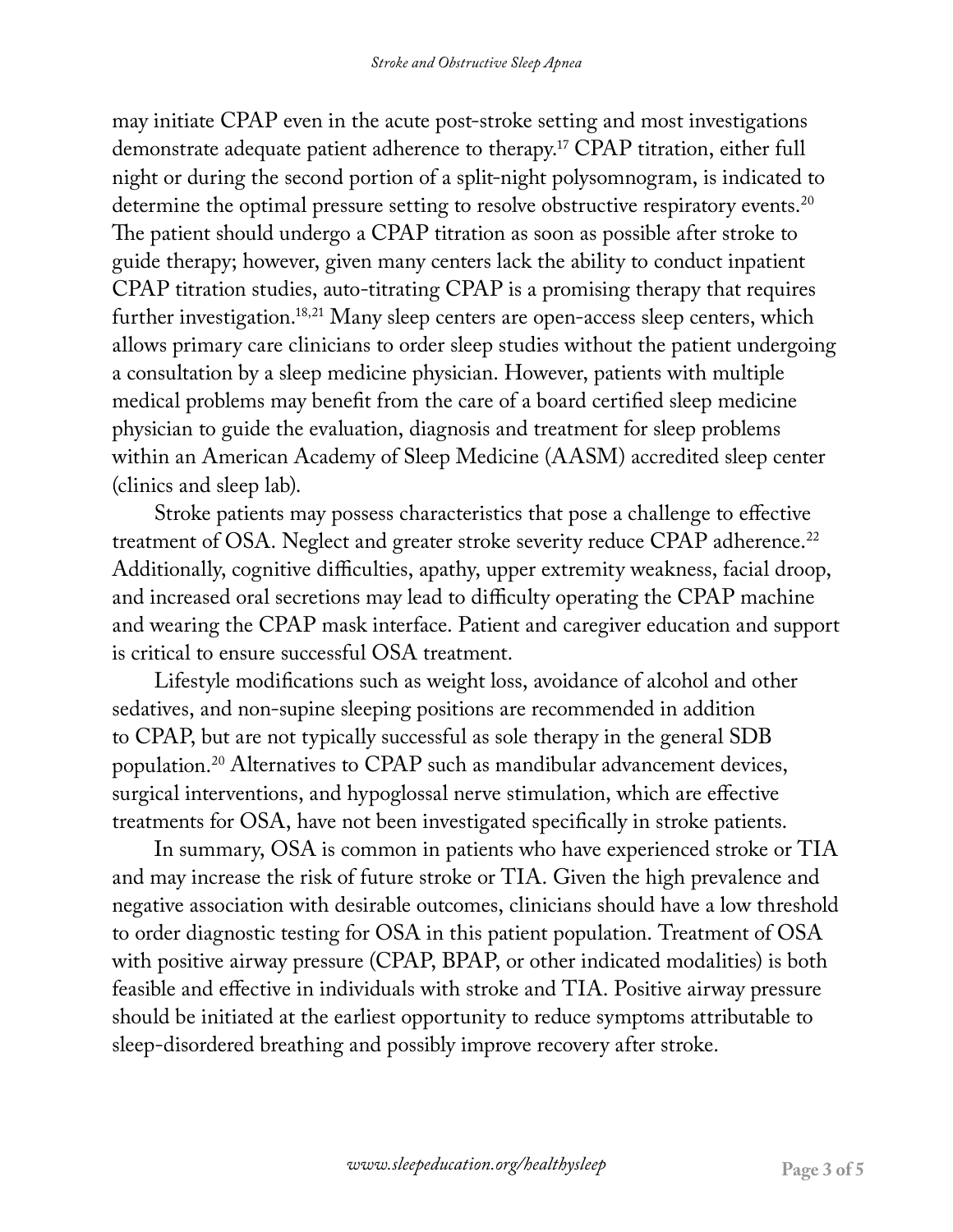## **CASE FOLLOW-UP**

The patient was referred to a local sleep center. After a thorough clinical sleep consultation, he underwent a split-night polysomnogram. He was found to have an apnea-hypopnea index of 43 events/hour during the diagnostic portion of the study with oxygen desaturations to a nadir of 76%. CPAP set at 14 cm of water was found to effectively treat his OSA and therapy was initiated for home use.

#### **REFERENCES**

- 1. Johnson KG, Johnson DC. Frequency of sleep apnea in stroke and TIA patients: a metaanalysis. *J Clin Sleep Med*. 2010;6(2):131-137.
- 2. Hermann DM, Bassetti CL. Sleep-related breathing and sleep-wake disturbances in ischemic stroke. *Neurology*. 2009;73(16):1313-1322.
- 3. Loke YK, Brown JW, Kwok CS, Niruban A, Myint PK. Association of obstructive sleep apnea with risk of serious cardiovascular events: a systematic review and meta-analysis. *Circ Cardiovasc Qual Outcomes*. 2012;5(5):720-728.
- 4. Marshall NS, Wong KK, Cullen SR, Knuiman MW, Grunstein RR. Sleep apnea and 20-year follow-up for all-cause mortality, stroke, and cancer incidence and mortality in the Busselton Health Study cohort. *J Clin Sleep Med*. 2014;10(4):355-362.
- 5. Lamberts M, Nielsen OW, Lip GY, et al. Cardiovascular risk in patients with sleep apnoea with or without continuous positive airway pressure therapy: follow-up of 4.5 million Danish adults. *J Intern Med*. 2014;276(6):659-666.
- 6. Campos-Rodriguez F, Martinez-Garcia MA, Reyes-Nunez N, Caballero-Martinez I, Catalan-Serra P, Almeida-Gonzalez CV. Role of sleep apnea and continuous positive airway pressure therapy in the incidence of stroke or coronary heart disease in women. *Am J Respir Crit Care Med*. 2014;189(12):1544-1550.
- 7. Chang CC, Chuang HC, Lin CL, et al. High incidence of stroke in young women with sleep apnea syndrome. *Sleep Med*. 2014;15(4):410-414.
- 8. Yaggi HK, Concato J, Kernan WN, Lichtman JH, Brass LM, Mohsenin V. Obstructive sleep apnea as a risk factor for stroke and death. *N Engl J Med*. 2005;353(19):2034-2041.
- 9. Valham F, Mooe T, Rabben T, Stenlund H, Wiklund U, Franklin KA. Increased risk of stroke in patients with coronary artery disease and sleep apnea: a 10-year follow-up. *Circulation*. 2008;118(9):955-960.
- 10. Barbe F, Duran-Cantolla J, Sanchez-de-la-Torre M, et al. Effect of continuous positive airway pressure on the incidence of hypertension and cardiovascular events in nonsleepy patients with obstructive sleep apnea: a randomized controlled trial. *JAMA*. 2012;307(20):2161-2168.
- 11. McEvoy RD, Antic NA, Heeley E, et al. CPAP for prevention of cardiovascular events in obstructive sleep apnea. *N Engl J Med*. 2016;375(10):919-931.
- 12. American Academy of Sleep Medicine. *International Classification of Sleep Disorders*. 3rd ed. Darien, IL: American Academy of Sleep Medicine; 2014.